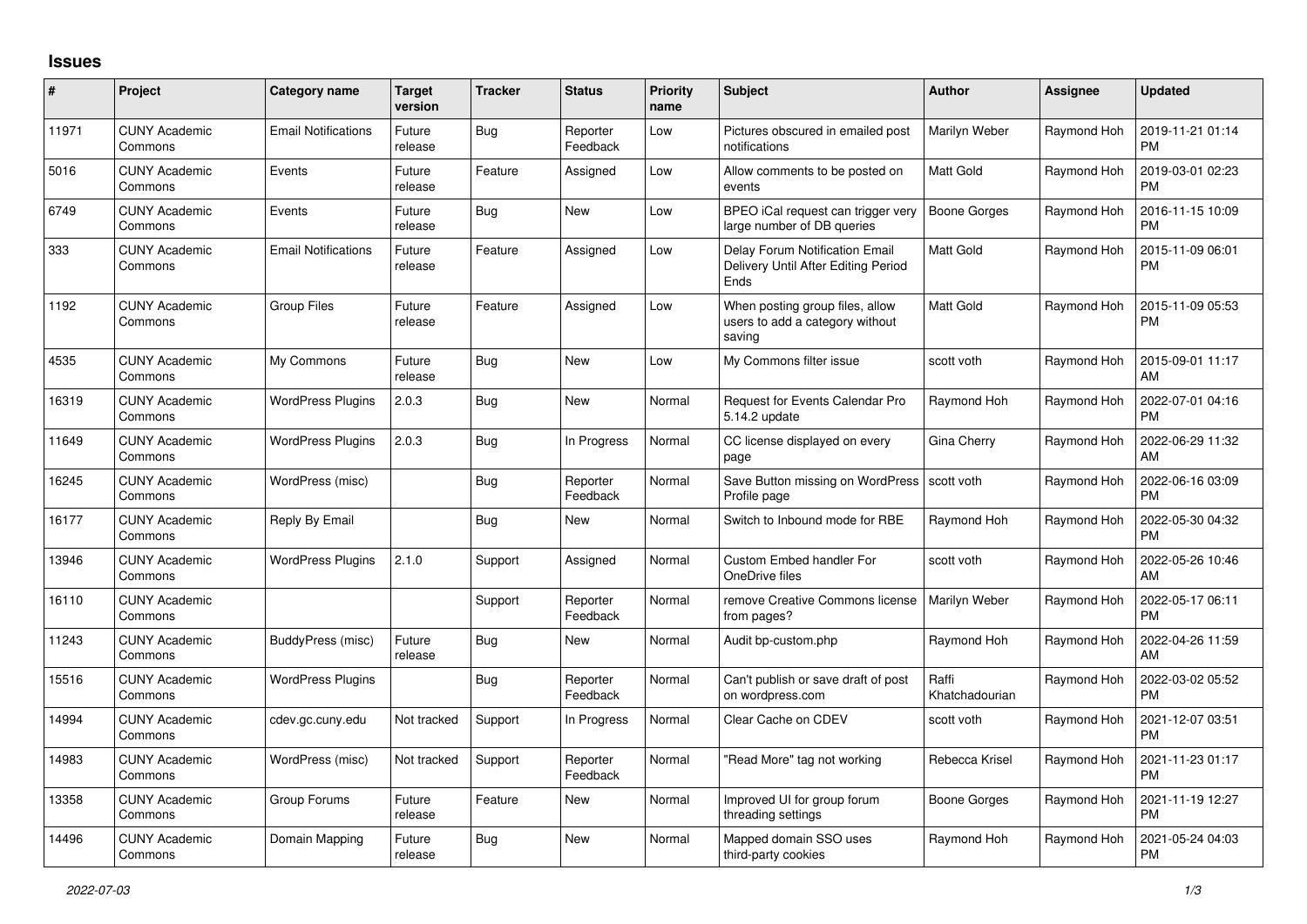| #     | Project                         | Category name            | Target<br>version | Tracker    | <b>Status</b>        | <b>Priority</b><br>name | <b>Subject</b>                                                  | Author           | Assignee    | <b>Updated</b>                |
|-------|---------------------------------|--------------------------|-------------------|------------|----------------------|-------------------------|-----------------------------------------------------------------|------------------|-------------|-------------------------------|
| 7115  | <b>CUNY Academic</b><br>Commons | Groups (misc)            | Future<br>release | Feature    | Reporter<br>Feedback | Normal                  | make licensing info clear during<br>group creation              | Matt Gold        | Raymond Hoh | 2020-12-08 11:32<br>AM        |
| 13430 | <b>CUNY Academic</b><br>Commons | Reply By Email           | Not tracked       | Bug        | New                  | Normal                  | Delay in RBE                                                    | Luke Waltzer     | Raymond Hoh | 2020-10-13 11:16<br>AM        |
| 13328 | <b>CUNY Academic</b><br>Commons | Group Forums             | Not tracked       | Bug        | Reporter<br>Feedback | Normal                  | cross-posting in two related groups                             | Marilyn Weber    | Raymond Hoh | 2020-09-15 10:39<br><b>PM</b> |
| 13286 | <b>CUNY Academic</b><br>Commons |                          | Not tracked       | Support    | New                  | Normal                  | problem connecting with<br>WordPress app                        | Marilyn Weber    | Raymond Hoh | 2020-09-08 11:16<br>AM        |
| 12741 | <b>CUNY Academic</b><br>Commons | <b>WordPress Plugins</b> | Not tracked       | Support    | Reporter<br>Feedback | Normal                  | Tableau Public Viz Block                                        | Marilyn Weber    | Raymond Hoh | 2020-05-12 11:00<br>AM        |
| 12004 | <b>CUNY Academic</b><br>Commons |                          | Not tracked       | Support    | Reporter<br>Feedback | Normal                  | Notifications for spam blog<br>comments                         | Gina Cherry      | Raymond Hoh | 2019-11-01 12:05<br><b>PM</b> |
| 11624 | <b>CUNY Academic</b><br>Commons | WordPress (misc)         | Not tracked       | Support    | New                  | Normal                  | Change pages into posts or swap<br>database for a Commons site? | Stephen Klein    | Raymond Hoh | 2019-07-09 11:04<br>AM        |
| 11149 | <b>CUNY Academic</b><br>Commons |                          | Not tracked       | Support    | Reporter<br>Feedback | Normal                  | comments getting blocked                                        | Marilyn Weber    | Raymond Hoh | 2019-03-26 11:40<br>AM        |
| 10659 | <b>CUNY Academic</b><br>Commons | Group Forums             | Future<br>release | Feature    | Assigned             | Normal                  | Post to multiple groups via email                               | Matt Gold        | Raymond Hoh | 2018-11-15 12:54<br>AM        |
| 10262 | <b>CUNY Academic</b><br>Commons |                          | Not tracked       | <b>Bug</b> | Reporter<br>Feedback | Normal                  | Newsletter Plugin: Broken Image at<br>Bottom of All Newsletters | Mark Webb        | Raymond Hoh | 2018-08-30 05:17<br><b>PM</b> |
| 9729  | <b>CUNY Academic</b><br>Commons | <b>SEO</b>               | Not tracked       | Support    | New                  | Normal                  | 503 Errors showing on<br>newlaborforum.cuny.edu                 | Diane Krauthamer | Raymond Hoh | 2018-05-22 04:48<br><b>PM</b> |
| 9346  | <b>CUNY Academic</b><br>Commons | WordPress (misc)         | Not tracked       | Bug        | <b>New</b>           | Normal                  | Clone cetls.bmcc.cuny.edu for<br>development                    | Owen Roberts     | Raymond Hoh | 2018-03-06 05:35<br><b>PM</b> |
| 8991  | <b>CUNY Academic</b><br>Commons | Reply By Email           | Not tracked       | <b>Bug</b> | Hold                 | Normal                  | RBE duplicate email message<br>issue                            | Matt Gold        | Raymond Hoh | 2018-02-18 08:53<br><b>PM</b> |
| 9060  | <b>CUNY Academic</b><br>Commons | Commons In A Box         | Not tracked       | Bug        | Hold                 | Normal                  | Problems with CBox image library<br>upload                      | Lisa Rhody       | Raymond Hoh | 2018-01-10 03:26<br><b>PM</b> |
| 8992  | <b>NYCDH Community Site</b>     |                          |                   | <b>Bug</b> | Assigned             | Normal                  | Multiple RBE error reports                                      | Matt Gold        | Raymond Hoh | 2017-12-11 05:43<br><b>PM</b> |
| 8976  | <b>CUNY Academic</b><br>Commons | Reply By Email           | Not tracked       | Feature    | Assigned             | Normal                  | Package RBE new topics posting?                                 | Matt Gold        | Raymond Hoh | 2017-12-04 02:34<br><b>PM</b> |
| 7928  | <b>CUNY Academic</b><br>Commons | Group Forums             | Not tracked       | Bug        | New                  | Normal                  | Duplicate Forum post                                            | Luke Waltzer     | Raymond Hoh | 2017-04-11 09:27<br><b>PM</b> |
| 6995  | <b>CUNY Academic</b><br>Commons | Home Page                | Not tracked       | <b>Bug</b> | Assigned             | Normal                  | member filter on homepage not<br>working                        | Matt Gold        | Raymond Hoh | 2016-12-11 09:46<br><b>PM</b> |
| 6671  | CUNY Academic<br>Commons        | Reply By Email           | Not tracked       | <b>Bug</b> | Assigned             | Normal                  | 'Post too often" RBE error<br>message                           | Matt Gold        | Raymond Hoh | 2016-11-11 09:55<br>AM        |